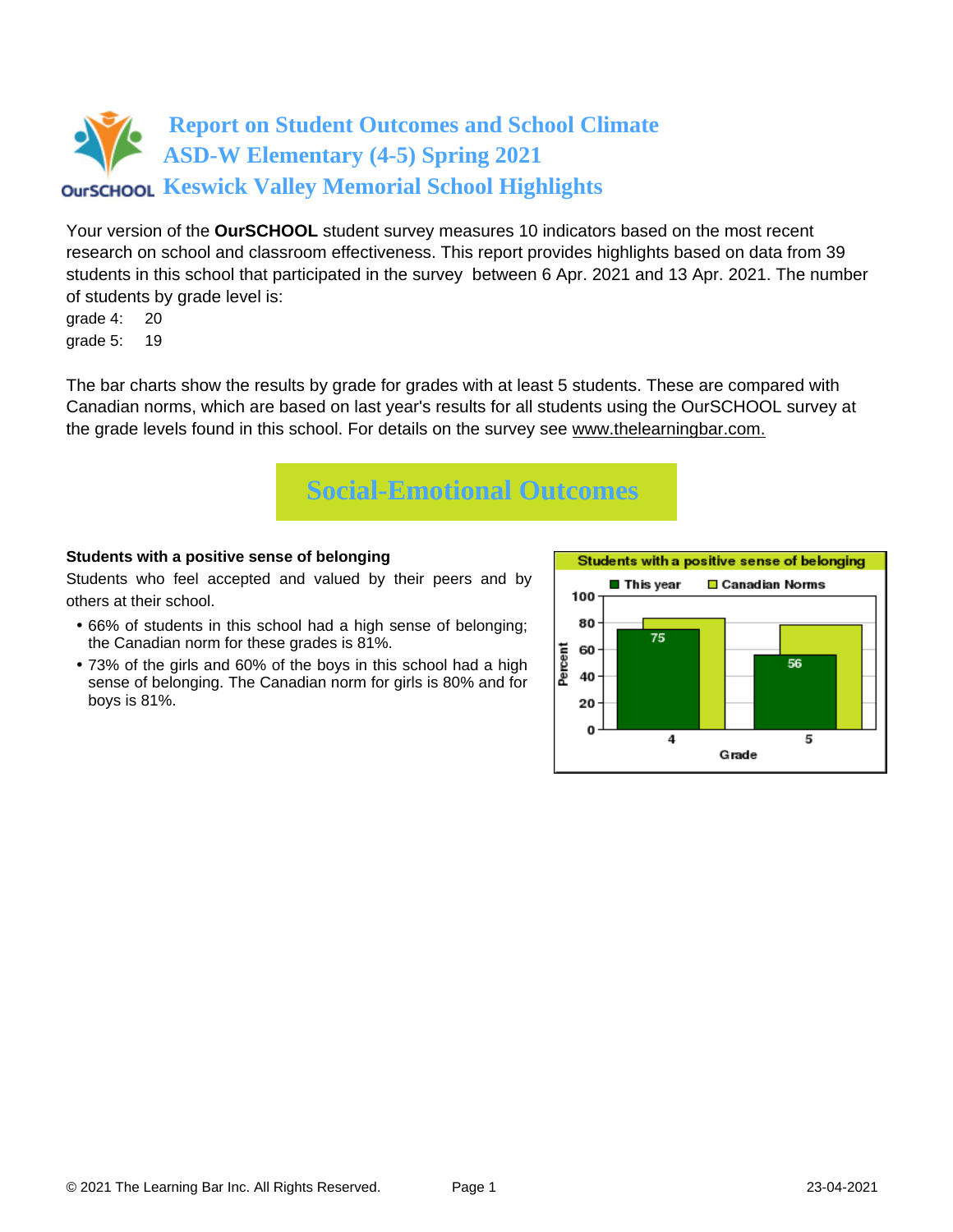### **Report on Student Outcomes and School Climate ASD-W Elementary (4-5) Spring 2021 OUTSCHOOL KESWICK Valley Memorial School Highlights**

# **DRIVERS of Student Outcomes**

#### **Rigor**

Students who find the classroom instruction is well-organized, with a clear purpose, and with immediate and appropriate feedback that helps them learn.

- In this school, students rated rigor 8.2 out of 10; the Canadian norm for these grades is 8.4.
- In this school, rigor was rated 8.1 out of 10 by girls and 8.5 out of 10 by boys. The Canadian norm for girls is 8.5 and for boys is 8.3.

#### **Bullying and Exclusion**

Students who are subjected to physical, social, or verbal bullying, or are bullied over the internet.

- 44% of students in this school were victims of moderate to severe bullying in the previous month; the Canadian norm for these grades is 30%.
- 36% of the girls and 50% of the boys in this school were victims of moderate to severe bullying in the previous month. The Canadian norm for girls is 27% and for boys is 32%.

#### **Feel safe attending this school**

Students who feel safe at school as well as going to and from school.

- 49% of students felt safe attending the school; the Canadian norm for these grades is 65%.
- 55% of the girls and 44% of the boys felt safe attending the school. The Canadian norm for girls is 67% and for boys is 64%.





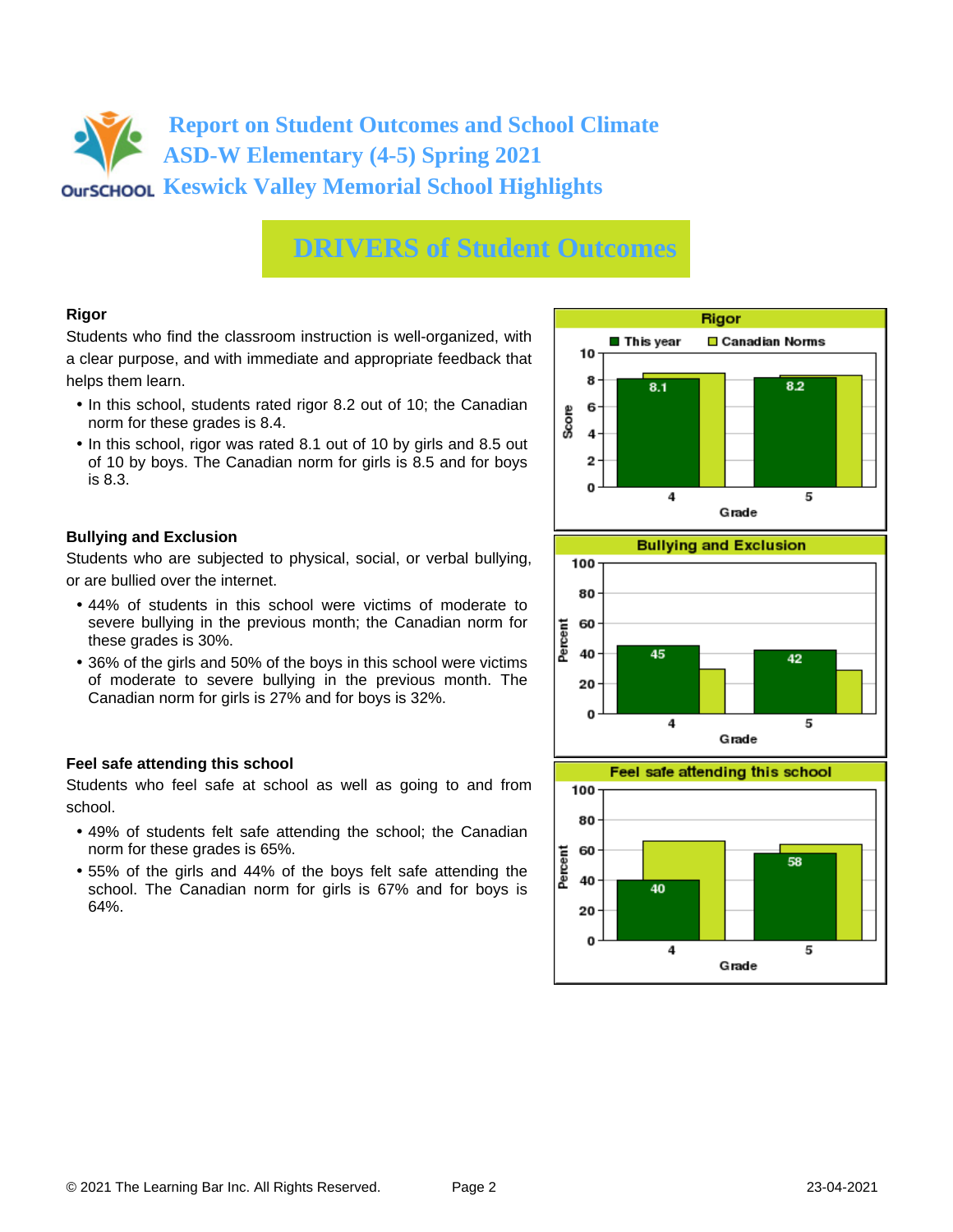# **Report on Student Outcomes and School Climate ASD-W Elementary (4-5) Spring 2021 OUTSCHOOL Keswick Valley Memorial School Highlights**

# **Demographic Factors**

#### **Language spoken at home**

Students are asked to indicate the language they speak most often at home.

- 100% of students in this school speak English at home.
- 0% of students in this school speak French at home.
- 0% of students in this school speak other languages at home.
- 0% of students in this school speak English and French at home.
- 0% of students in this school speak English and another languages at home.
- 0% of students in this school speak French and another languages at home.

#### **Time student has lived in Canada**

Students who were born in Canada.

- 97% of students in this school were born in Canada.
- 100% of the girls and 94% of the boys in this school were born in Canada.





#### **Indigenous Status**

Students who identified as Indigenous, that is, First Nations, Métis, or Inuk.

- 16% of students in this school identified as Indigenous.
- 14% of the girls and 19% of the boys in this school identified as Indigenous.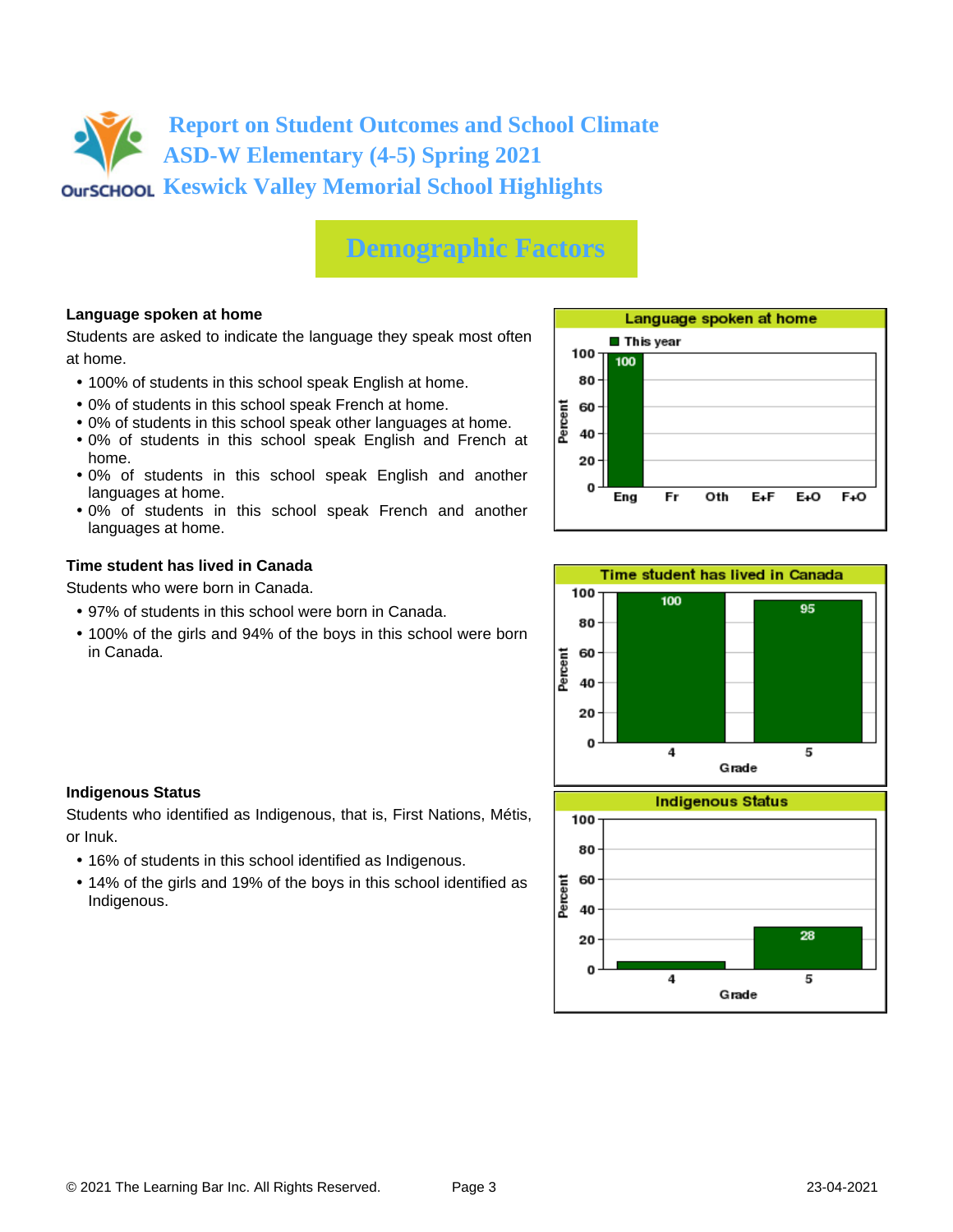

## **Demographic Factors**

#### **Instructional Environment**

The percentage of students learning at home, at school, or a combination of both.

• 100% of students in this school are learning at school. 0% of students in this school are learning at home. 0% of students in this school are learning both at school and at home.

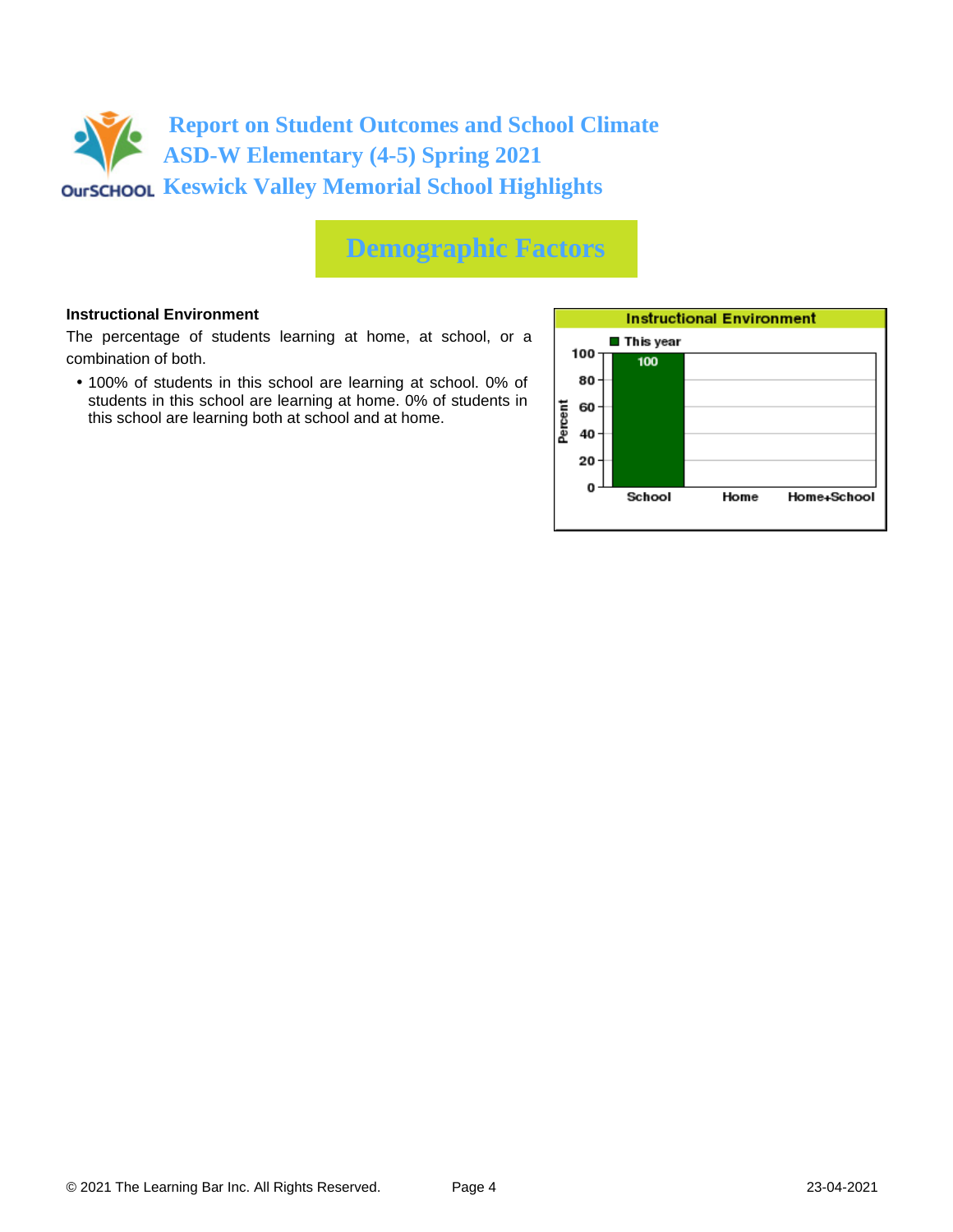

**Custom Measure**

#### **% Enrolled in FSL (NB EECD)**

Enrolled in FSL - NB EECD Custom Question

The percentage of students that indicated they were enrolled in French Immersion.

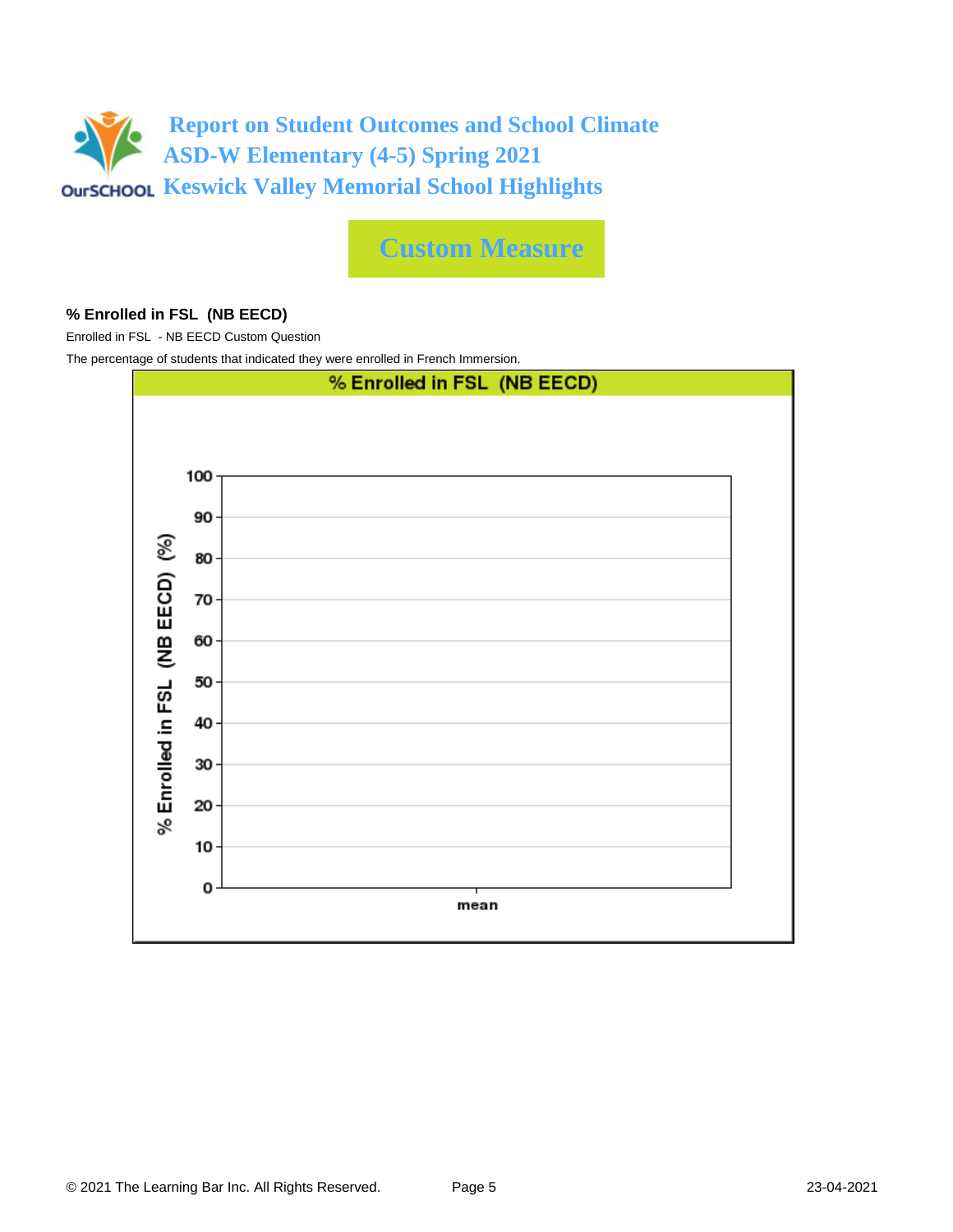

**Students were asked: "My Teacher gives me feedback and helps me set goals for my learning."**

- **Never or Hardly Ever (Never)**
- **About Once a Week (Once)**
- **About 2-3 Times a Week (2to3)**
- **Almost Every Day (Almos)**
- **Every Day (Daily)**

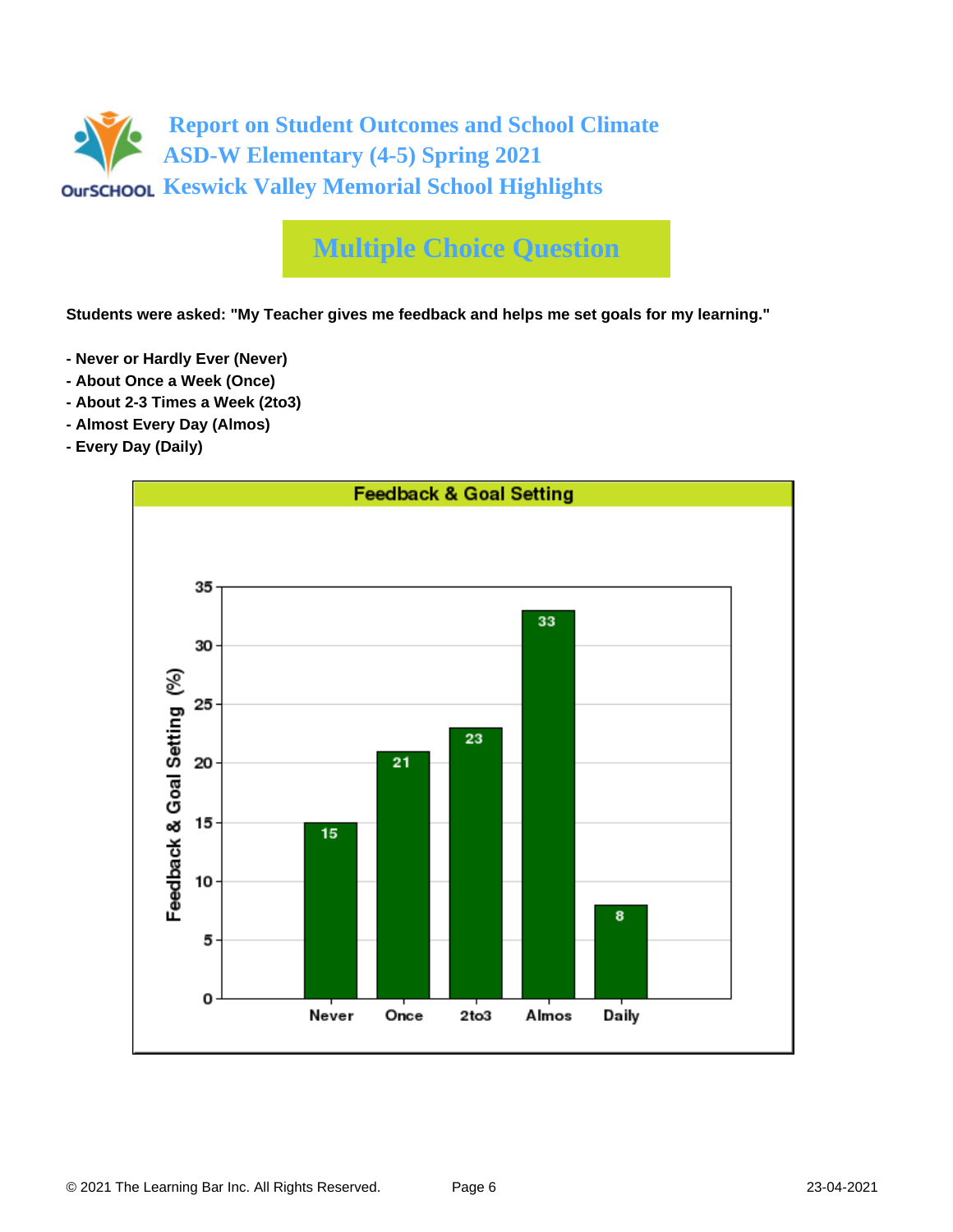

**Students were asked: "I use digital technology (computers; iPads; apps; Microsoft 365; ...) to support my learning."**

- **Never or Hardly Ever (Never)**
- **About Once a Week (Once)**
- **About 2-3 Times a Week (2to3)**
- **Almost Every Day (Almos)**
- **Every Day (Daily)**

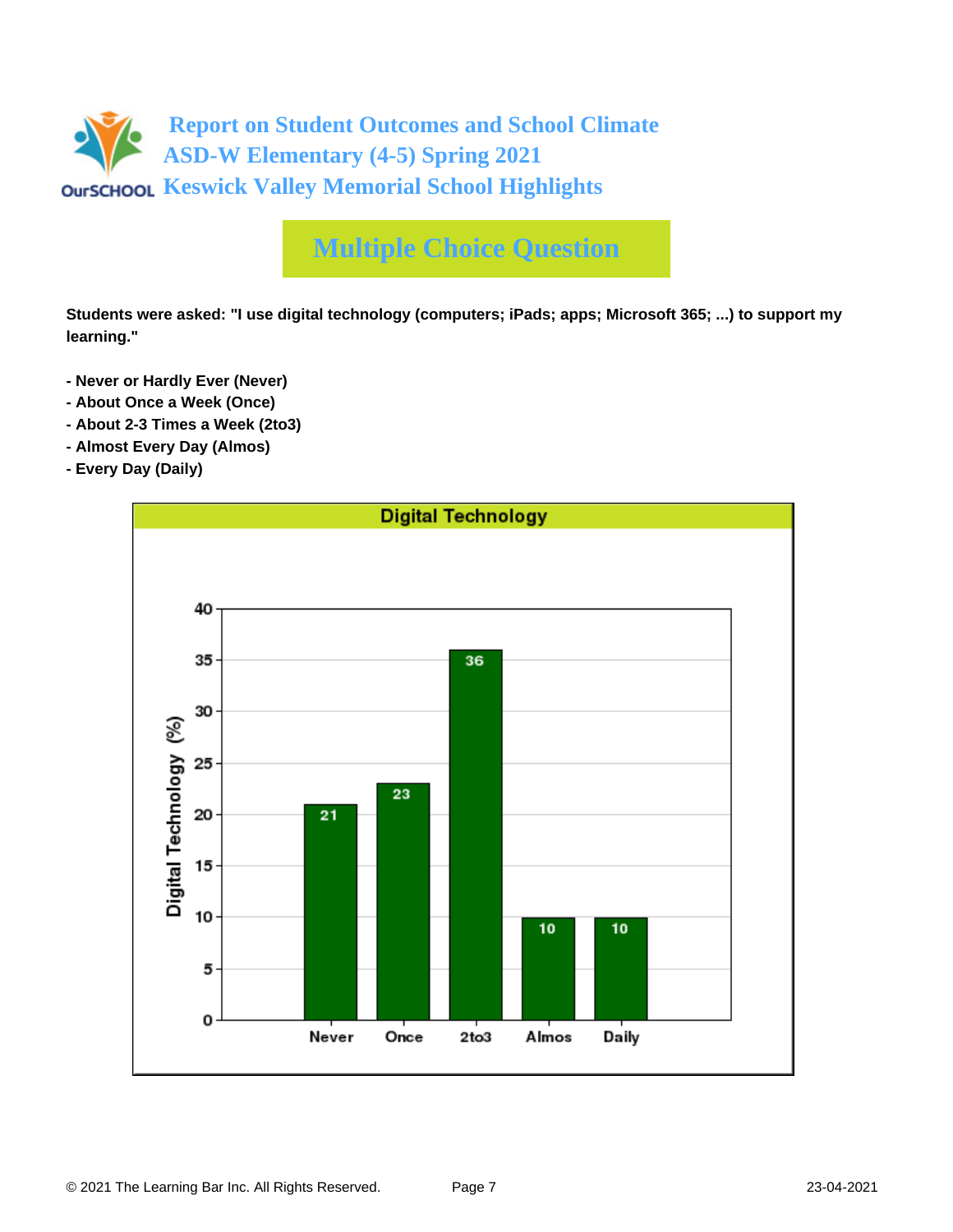

**Students were asked: "Who do you feel you have a healthy rewarding relationship with? "**

- **Friend (A)**
- **Classmate (B)**
- **Teacher (C)**
- **Other Staff Member (D)**
- **Parent (E)**